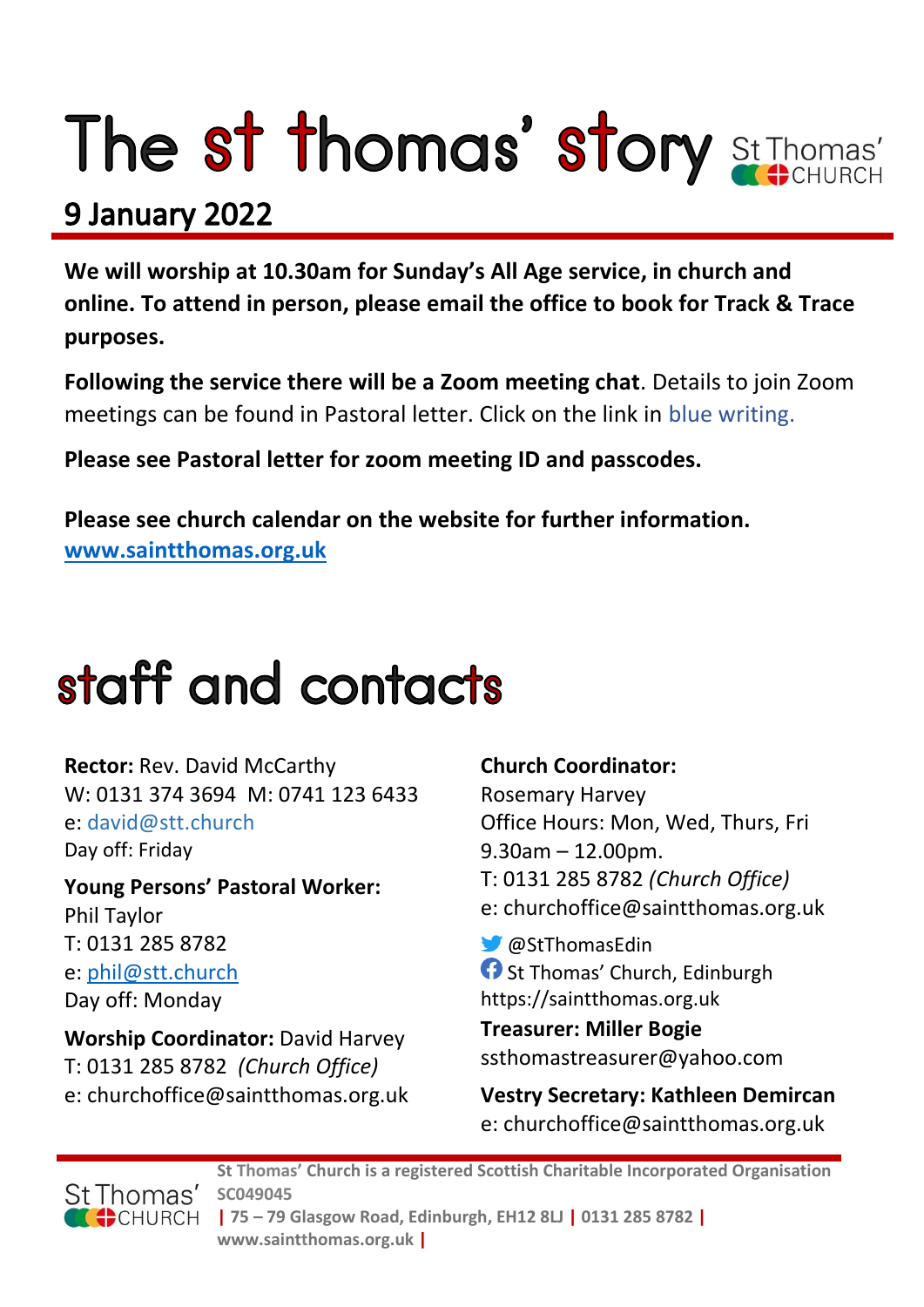### **Ross Campbell – Funeral Service Arrangements:**

**we give thanks for our fellowship with Ross & for his life. His funeral will be at 3pm on Friday 14 January at Warriston Crematorium, Lorimer Chapel.**

Neither **Coffee Plus nor Toddler Group** will restart as planned next week. Instead the start of each will be postponed until the Scottish Government advice to limit mixing to a maximum of 3 households is eased.

**Jane Ross writes:** Grace (*her granddaughter*) had her assessment face-toface this morning with a consultant. She has been given the all clear and discharged. The consultant visited the nursery for two hours and said that the speech and language delay should resolve itself. Covid has caused problems like this. She doesn't think she is on the autism spectrum. Thank you to all who have prayed for our family. Sending love to you all.

#### **The Vive Advent Appeal 2021**

The Vive Foundation in Colombia continues to transform the lives of children affected by poverty and violence through their network of Funky Frog Clubs. Our partnership with them is hugely appreciated by the team and the strength of the pound against the Colombian peso means your gifts will go even further this year. The pandemic has had a devastating impact on Colombia and the church's witness to the hope found in Christ is more relevant than ever. The total received is a magnificent **£5,371.25**. We are so thankful to the Lord for His goodness and prompting of His people to give so generously.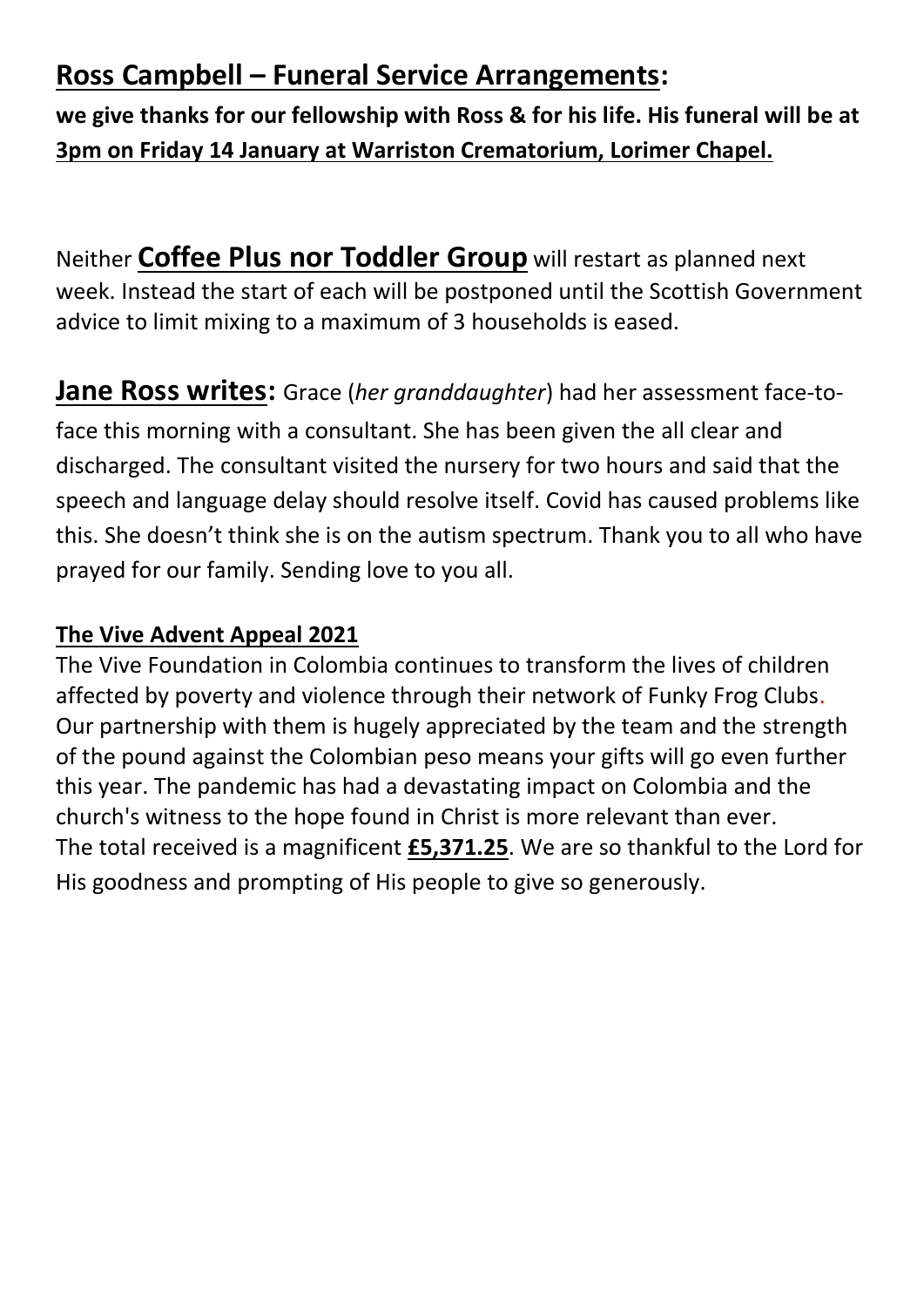#### **Sunday 9 January 2022**

#### **to**

#### **Sunday 16 January 2022**

Sunday worship and some other events are available online at:

<https://www.facebook.com/stthomasedin>

<https://www.youtube.com/channel/UC1r0Eq3PqBmxioDssYXCbGQ> <https://www.twitter.com/StThomasEdin>

**Sunday 9 January**

**@ 10.30am All Age Service – Phil Taylor is preaching. Post Worship Chat -**"Zoom" meeting details in Pastoral letter. **@ 6.30pm – 7pm "Zoom" Prayer Base**

**Monday 10 January**

**@ 4pm – 'Rooted' Bible Study "Zoom" meeting, details in Pastoral letter**

**Wednesday 12 January @ 2pm – 'Rooted' Bible Study "Zoom" meeting, details in Pastoral letter @ 2pm – 'Grounded' men's Bible Study "Zoom" meeting, details in Pastoral letter**

**@ 8pm – Night Prayer on Facebook** 

#### **Sunday 16 January**

**@ 10.30am Service, David McCarthy is preaching. Post-Worship Chat -** "Zoom" meeting details in Pastoral letter.

**@ 6.30pm – 7pm "Zoom" Prayer Base**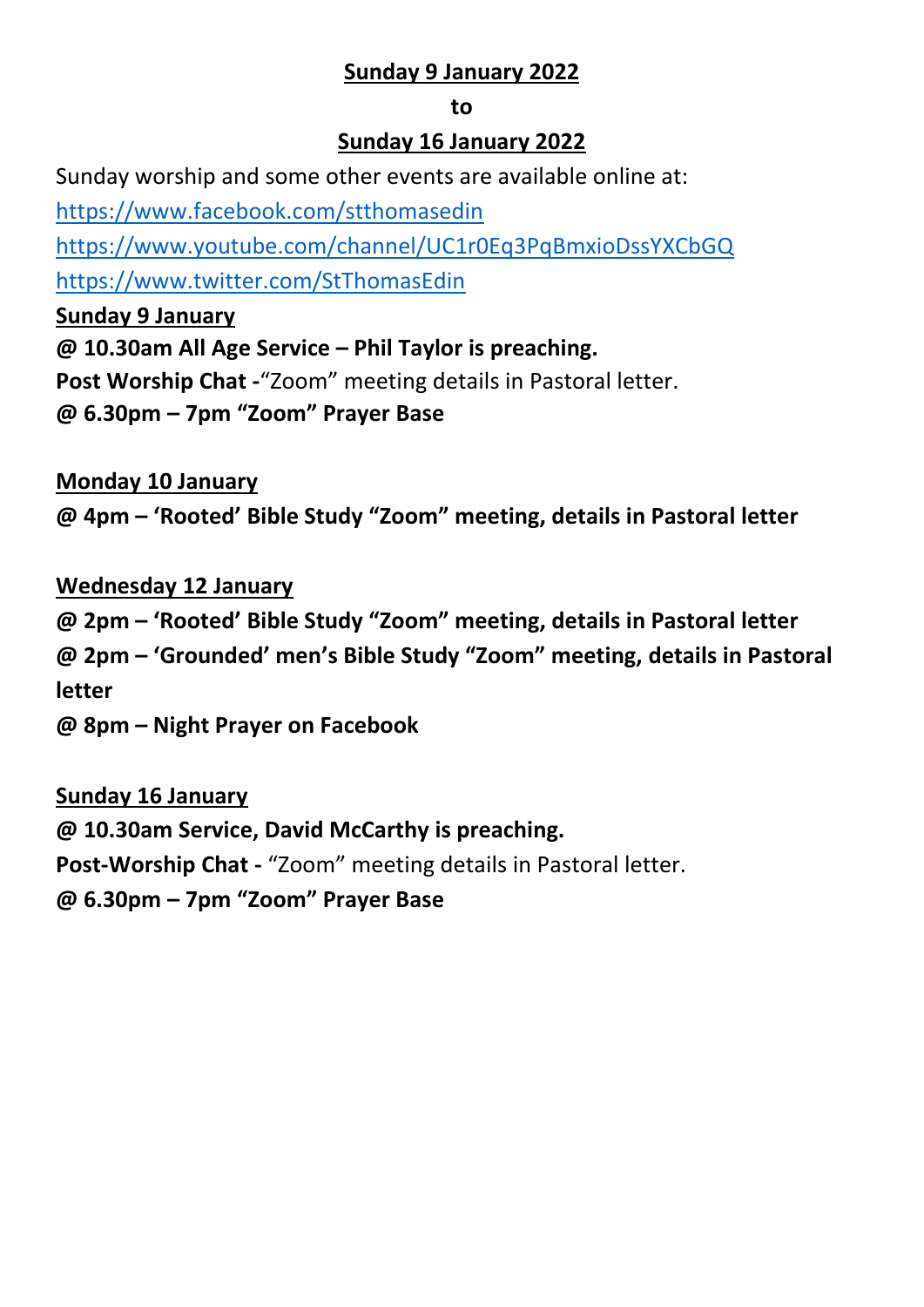# for our prayer

Give thanks for the life of **Cath Marshall** whose funeral was this week.

Give thanks too for the life of **Bev Cooke** who passed away on Christmas Day. Pray continued comfort for her husband, **Ian**, their children, and also for her sister, **Alison Bogie**.

Pray for **Wilma Finlayson** in Murrayside Care Home who has contracted Covid. For healing and peace.

For **Philip** & **Naomi De Grey-Warter** of Anchor Church, Fowey, as he recovers from a heart attack — for rest and healing.

Pray for those considering **planting churches in Wales**, especially for **Josh** and **Rachel Maynard** as they begin Wellspring Church on the Angle peninsula in Pembrokeshire on 30 January.

Pray for **Naike Heers** who returned to Germany this week. Give thanks for her time with us and pray that she continues to grow in relationship with Jesus.

Pray for **Megan & Chris** — **David McCarthy** is conducting their marriage ceremony on Saturday 15 January at Seamill Hydro. Pray that the love of God is shared with those who gather to support them.

*'We make our plans but the Lord directs our steps'* — pray that we will not get frustrated as plans gets disrupted by Covid! We have to make decisions weekby-week as to whether activities should happen.

Pray for the **group who will begin exploring how to develop our mission** to our neighbours, friends, and communities in the coming months – for creativity, love and passion for the lost, and a vision rooted in the Gospel.

Pray for wisdom as a decision is made about whether **F@ST Club** should begin on Friday 14 January.

Pray for **medical staff** as the NHS comes under pressure from the increasing number of hospitalisations. For resourcing and rest.